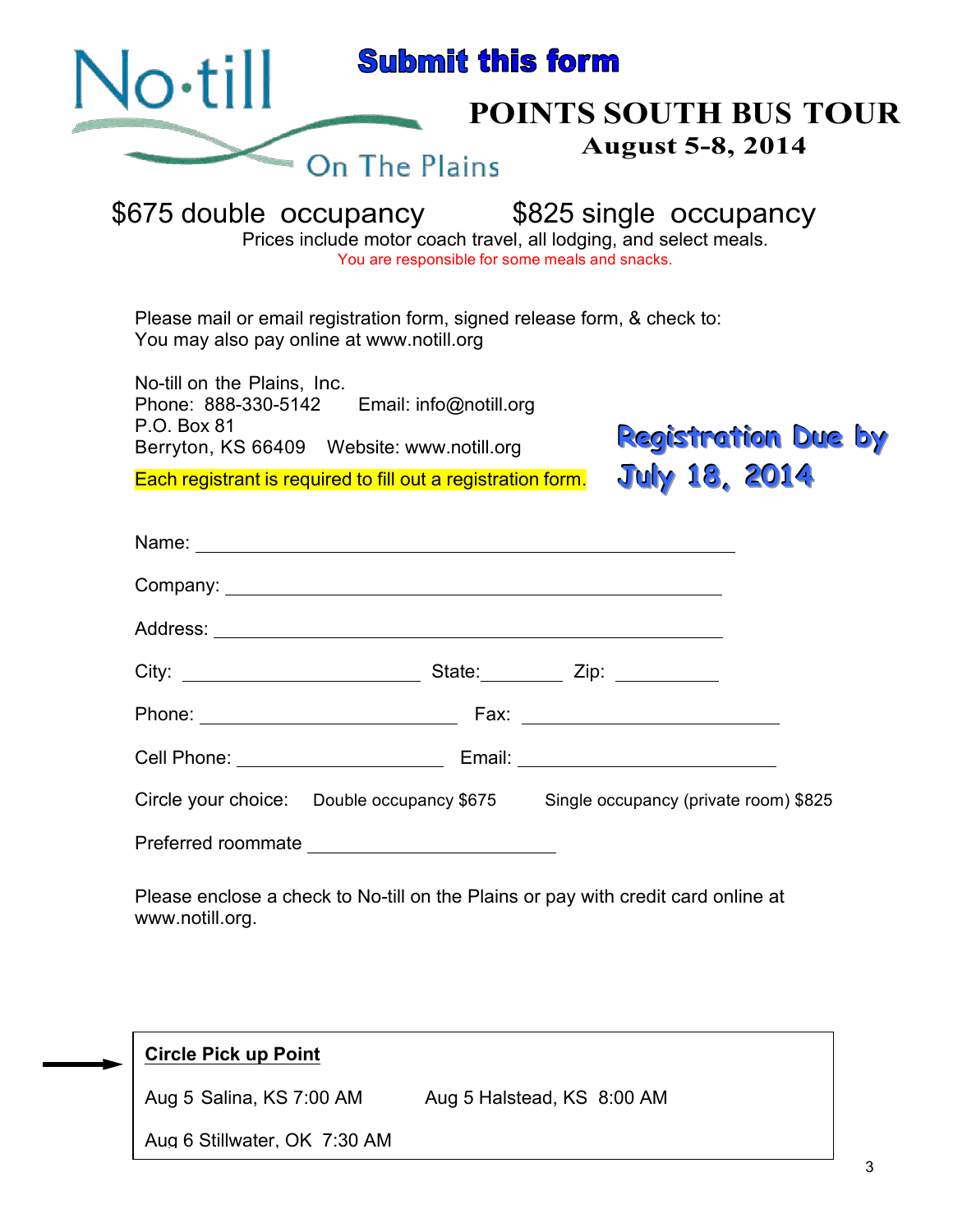# **Submit this form**

# RELEASE FORM

#### IMPORTANT INFORMATION.

Please read our policies before you sign up for this bus tour.

#### RELEASE AND WAIVER OF ALL CLAIMS

FOR AND IN CONSIDERATION of No-till on the Plains, Inc. (hereinafter collectively referred to as the "Parties") allowing me to participate in a No-till on the Plains, Inc. sponsored bus tour organized by the Parties scheduled to take place on August 5-8, 2014.

I, the undersigned person do forever release and covenant to hold harmless the Parties, and their elected officials, officers, employees, independent contractors, representatives and agents from any and all claims or causes of action for injuries, costs or other damages which I may hereafter have as a result of this activity whether or not caused or contributed to by any negligence or alleged negligence on the part of the Parties, their elected officials, officers, employees, independent contractors, representatives and agents.

I FURTHER PROMISE to bind myself, my heirs, administrators, and executors to repay to the Parties, and their elected officials, officers, employees, independent contractors, representatives and agents any sum of money that it/they may hereafter be compelled to pay in any way connected with the said activity pursuant to this Release.

IT IS UNDERSTOOD that there may be risk of personal injury or otherwise in any activity and that the threat of litigation severely limits the recreation or educational activities that the Parties can offer citizens, pupils, or others. I further understand that as a participant of a bus tour hosted by No-till on the Plains, Inc., I am subject to having my photograph taken while on the bus tour for non-profit advertising in promotional brochures etc. as well as being used as advertising future tours on the NTOP website.

IT IS FURTHER AGREED AND UNDERSTOOD I assume full responsibility for the risk of any bodily injury; death or property damage that occurs while I am participating in the abovereferenced activity. I expressly agree that this Release is intended to be as broad and inclusive as permitted by the laws of the State of Kansas and that if any portion is invalid, it is agreed that the balance shall, notwithstanding, continue in full force and legal effect. PHOTO RELEASE WAIVER

I authorize No-till on the Plains to photograph me and acknowledge that all photographs become the property of No-till on the Plains and will be used exclusively for the programs and advocacy efforts of No-till on the Plains.

I CONSENT to the above conditions.

I FURTHER STATE that the foregoing Release and Waiver of All Claims has been carefully read and I know of the contents thereof and have signed the same by my own free act. CAUTION: READ BEFORE SIGNING BELOW

| Signed               | Date                         |
|----------------------|------------------------------|
| FOR OFFICE USE ONLY  |                              |
| Date Paid:           | Check #                      |
| Entered In Database: | Confirmation Letter Sent On: |
| Cancelled On:        | Refund Sent On: Network      |